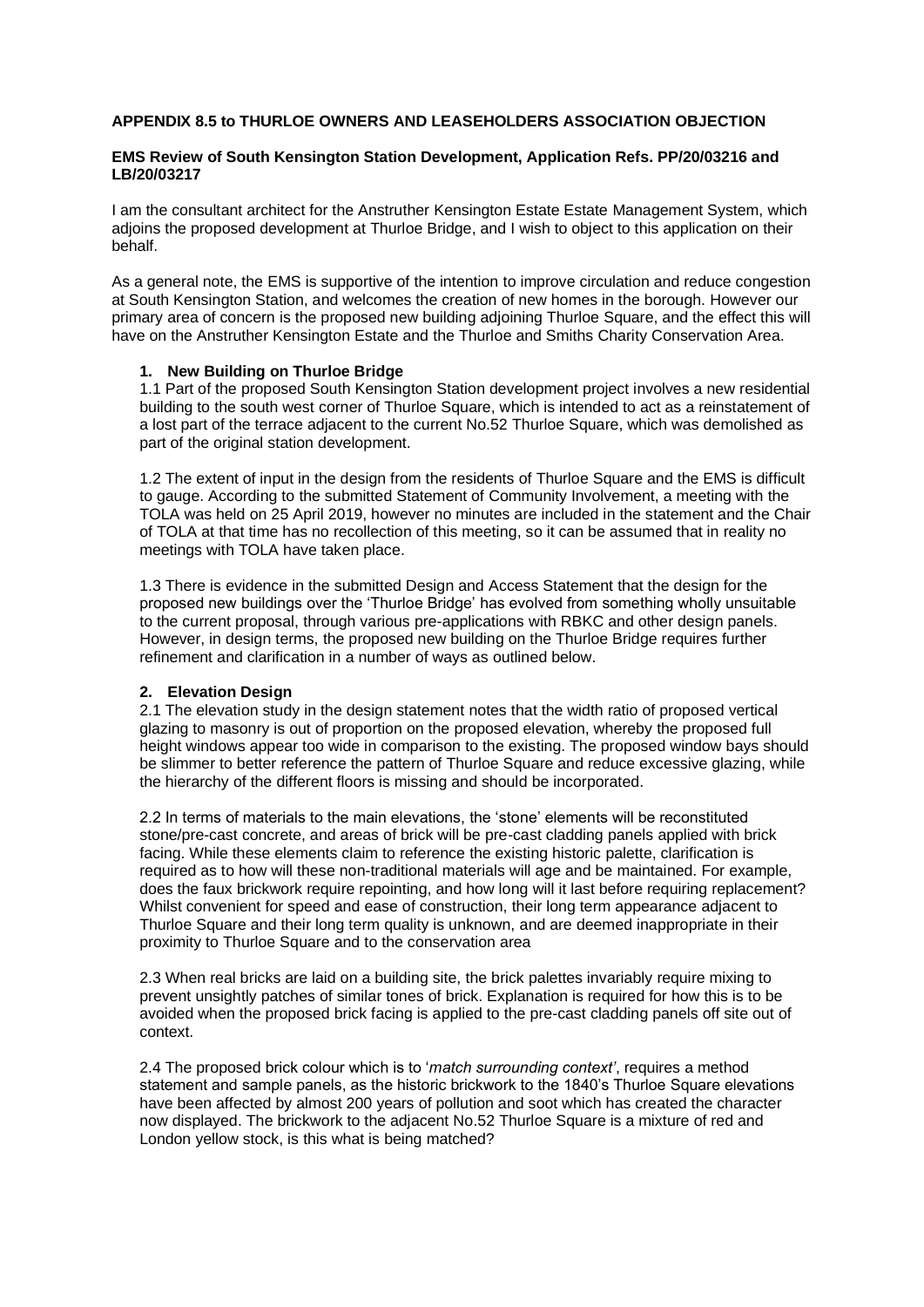2.5 The side elevation facing No.52 Thurloe Square requires further design explanation, as it will be very visible in views along South Terrace.

# **3. Thurloe Bridge Building Height**

3.1 The proposed Thurloe Bridge buildings, which are suggested in the application to be reinstating the 1840's houses which once stood here for approximately 20 years, on what was then called Pelham Place North, are significantly taller and more dense than the houses which were actually on this site based on the information provided in the application.

3.2 The Design and Access Statement includes unsubstantiated information on page 106 in the form of the '*Thurloe Square Western elevation showing full terrace 1845-1868'* drawing, as there is no evidence provided that this terrace ever appeared in this form or at this height:

3.2.1 From the older map shown on page 103 of the Design and Access Statement, it is clear from the footprint of the 6 houses on the east facing side of Pelham Place North that they each had a different footprint to the adjoining houses facing onto Thurloe Square.

3.2.2 The adjoining house which did face Thurloe Square clearly projects forward as a finale to the intended taller houses facing the square, which were more desirable and expensive, and is where the present No.52 Thurloe Square now stands.

3.2.3 The Heritage Statement includes a photo on page 79 of the actual house type found on Pelham Place North, which correlates with the adjoining curving Pelham Place opposite, and as the only visual record of Pelham Place North provided in the application it should be assumed that the houses which once stood across from those in the photo were of the same scale and proportion.

3.2.4 The Heritage Statement also notes on page 69 that '*It is not known whether the buildings along the north of Pelham Road (Street) were ever completed to Basevi's designs or whether they reflect the more modest proportions and finishes of the houses along the southern side of the road. Without Basevi's tight control…it is not known whether his plans were implemented… photographic evidence…seems to show a terrace of houses on Pelham Street similar to the surviving houses on the south side of the street rather than the villas planned by Basevi*.' It is therefore also possible that the houses on the adjacent Pelham Place North may not have been to Basevi's designs either, and that they would likely not have been as tall as the houses in Thurloe Square as suggested in this application.

3.2.5 No.29 Pelham Place has been much altered and has clearly had an additional storey built above the original parapet level. The '*Thurloe Square Western elevation showing full terrace 1845-1868*' drawing includes this later addition in the historic view, which is likely inaccurate and further suggests the terrace at Pelham Place North may have been taller than all the apparent evidence to the contrary indicated above.

### **4. Mansard and Roof Design**

4.1 There is a lack of clarity as to the material for the proposed balcony edge protection to the roof, which will be seen in views of the square. It appears from drawings to be both glazed and metal in design on the front and rear elevations but the notes do not confirm this. Glazed balconies are not permitted on the Square due to the unavoidable pollution build ups, dirt and glare, and should not be used here. Clear 1:50 elevations with all materials noted to the entire new elevations next to the Square in context are required including all projecting roof plant, not just selected parts of the proposed elevation.

4.2 Confirmation is also required that the proposed new building roof will only be accessible for maintenance, and that residents of the apartments will not have access it to hold parties causing noise issues with neighbours.

4.3 The fourth floors, which are only slightly recessed, should make more reference to the prevailing mansard style of the square by providing sloping party walls to break the horizontal lines and help the overall building resemble the established town house rhythm which we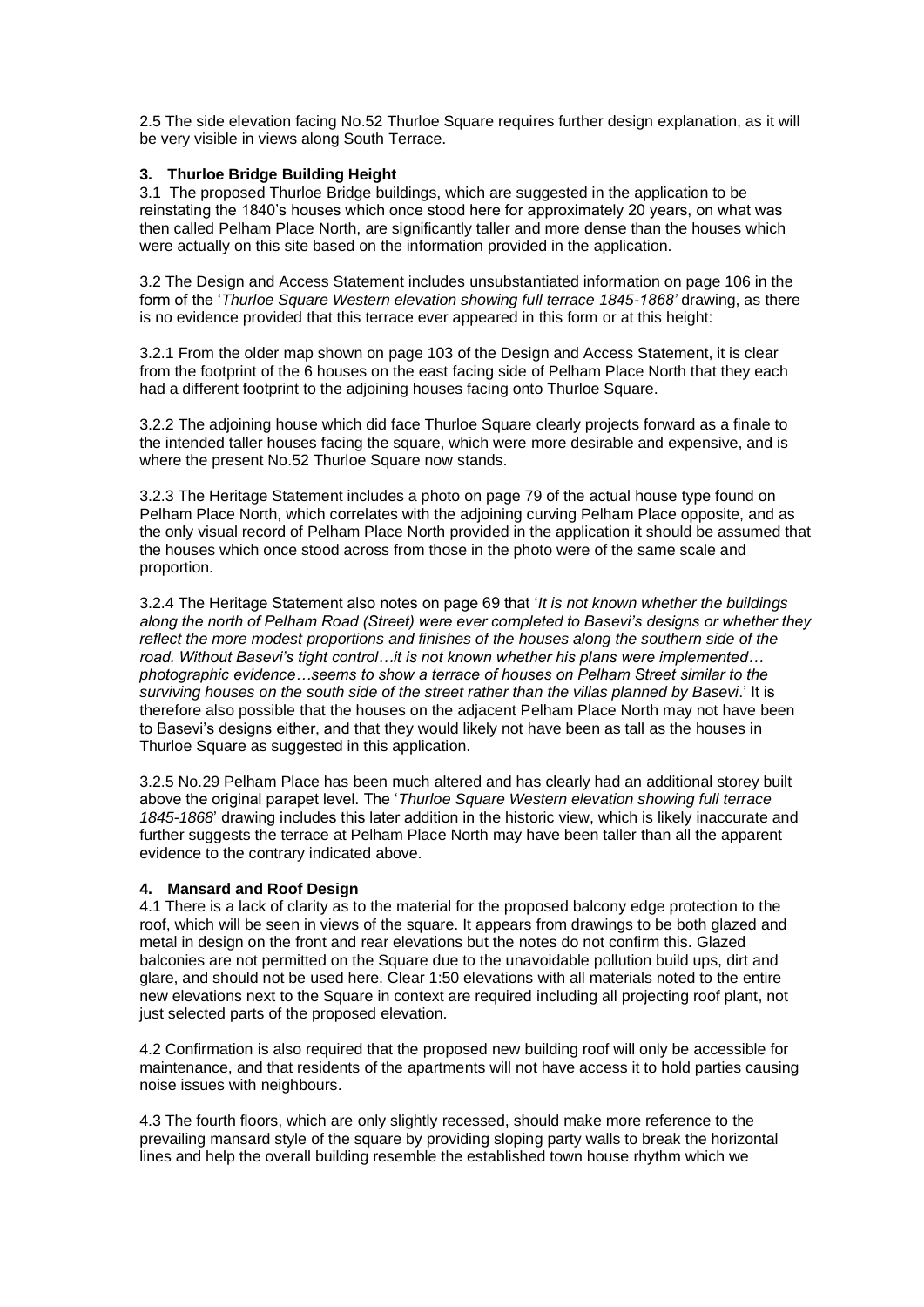understand from the elevation study to be important to the design process. No's 46-51 Thurloe Square have a defined sloping party wall which breaks the uniformity at this level.

4.4 Clarification is required regarding the central panel to the fourth floor bays, if they are intended to be blacked-out glass this typically stands out and is more jarring than say a solid panel and is inappropriate. Excessive glazing should be reduced.

4.5 The proposed fourth floor balustrade should only be used in front of actual windows and be omitted in front of the central panel to assist with the design intent outlined in the elevation study, and to reduce clutter to the elevation.

4.6 There is incorrect information on page 107 of the Design and Access Statement, whereby mansard roofs have been photo-shopped to Nos.6 and 7 Thurloe Square, using the mansard of No.8 Thurloe Square. This may be an attempt to suggest all houses in Thurloe Square have mansard roofs, but not all do.

4.7 Furthermore, the historic drawings of Thurloe Square on page 103 of the Design and Access Statement indicate that the original terraces either had a small central dormer window or no dormer window all. Whereas the mansards shown on the 'Thurloe Square Western elevation showing full terrace 1845-1868' drawing on page 106 of the Design and Access Statement shows two dormers per house which clearly wouldn't have been there at that time.

### **5. Other Comments on Proposals Affecting Thurloe Square**

5.1 Not mentioned in the Design and Access Statement are any details for the proposed refuse store at ground level, which is set back but adjacent to No.52 Thurloe Square. Clarification is required for arrangements for ventilation and the proposed appearance and roof of this refuse store. Facing a prominent vista east along South Terrace from Thurloe Square, this refuse store will be too visible and potential odours could spread to the public footbath as well as No.52 Thurloe Square. Minimal information is provided within the Construction Environmental Management Plan or within the Delivery, Servicing and Waste Management Plan regarding this refuse store, and it is deemed inappropriate for this prominent location facing the square.

5.2 There are no views of the proposed building from within the square, and in order to allow greater assessment of its impact these must be provided.

5.3 In terms of effects on the use of Thurloe Square as a new exit from the station, clarification is required that this will only be used in the event of an emergency and that it won't become, for example, an overflow exit during peak times resulting in an adverse effect on the residents and character of Thurloe Square.

5.4 Within the Noise and Vibration Assessment, section 7 notes '*At the time of writing, details of the construction programme, methods and machinery are not yet known. For this reason, no assessment of construction noise and vibration is presented within this report.*' Piling and pad foundations for the Thurloe Street Deck works are noted in section 6.1 of the Construction Environmental Management Plan, so clearly the construction process at this location is part known, and section 7.1 of the same report notes that some works will need to be carried out between 00.50 to 05.10am Monday to Friday. Due to the inevitable noise and vibration caused by the construction process, including construction vehicles, prior to any approvals this report must be updated to include the actual impact the proposed development will have on Thurloe Square together with all the other affected streets, otherwise both residents and RBKC officers do not have a fully presented proposal.

5.5 Within the Construction Traffic Management Plan for Thurloe Street, Appendix B notes the proposed routes for construction traffic using Thurloe Street and part of Thurloe Square, and Appendix C clarifies that as well as the disruption from the construction vehicles there will also be a loss of 27m worth of parking bays for at least two and a half years. This is an unacceptable level of disturbance and loss of amenity for the EMS. Surely the number of proposed construction vehicle movements listed here and within the Delivery, Servicing and Waste Management Plan could be utilised for the Noise and Vibration Assessment for impact on potential movement to the historic buildings and noise.